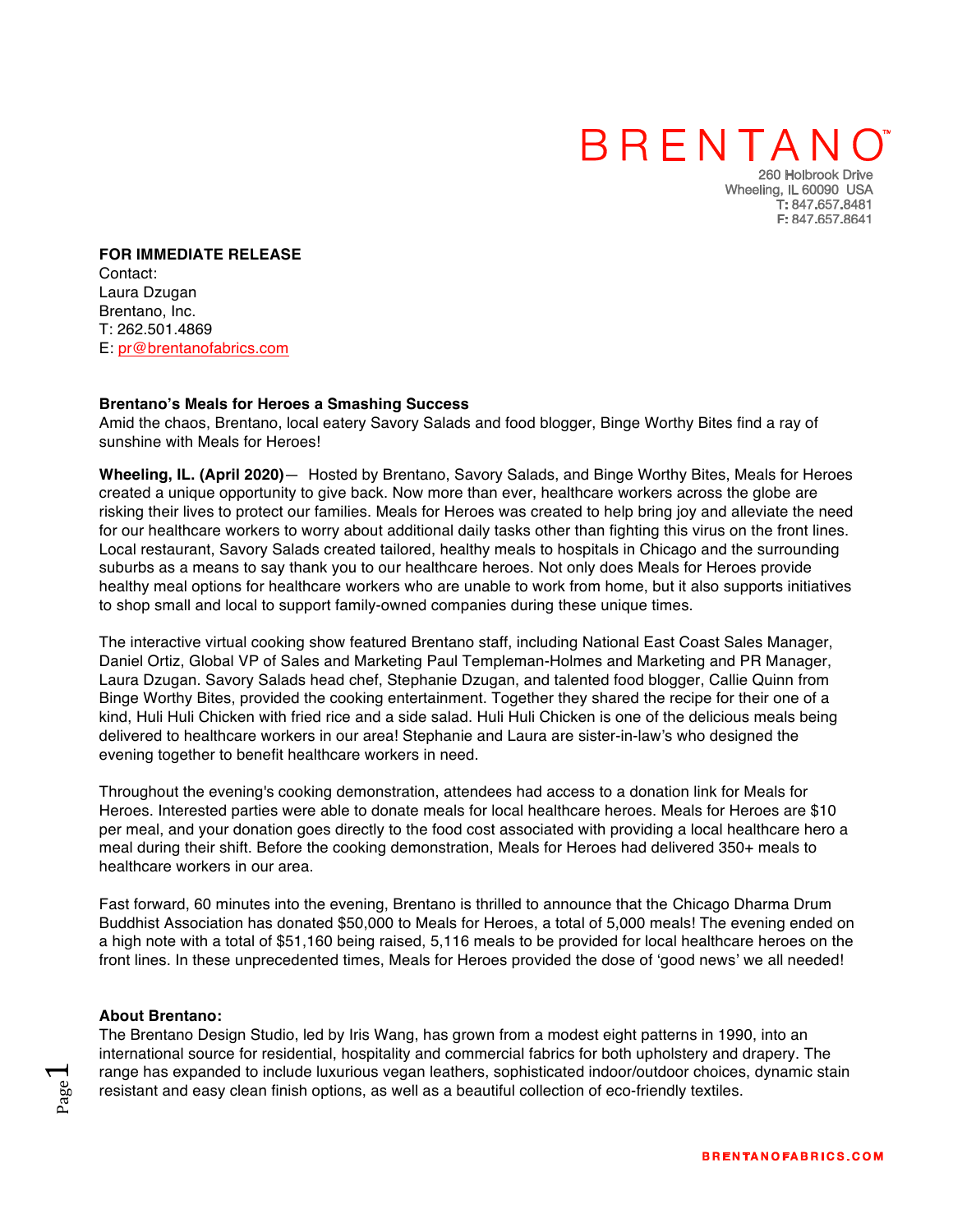### **BRENTANO** 260 Holbrook Drive

Wheeling, IL 60090 USA<br>T: 847.657.8481<br>F: 847.657.8641



Interactive Virtual Cooking Show, Meals for Heroes



**BRENTANOFABRICS.COM**